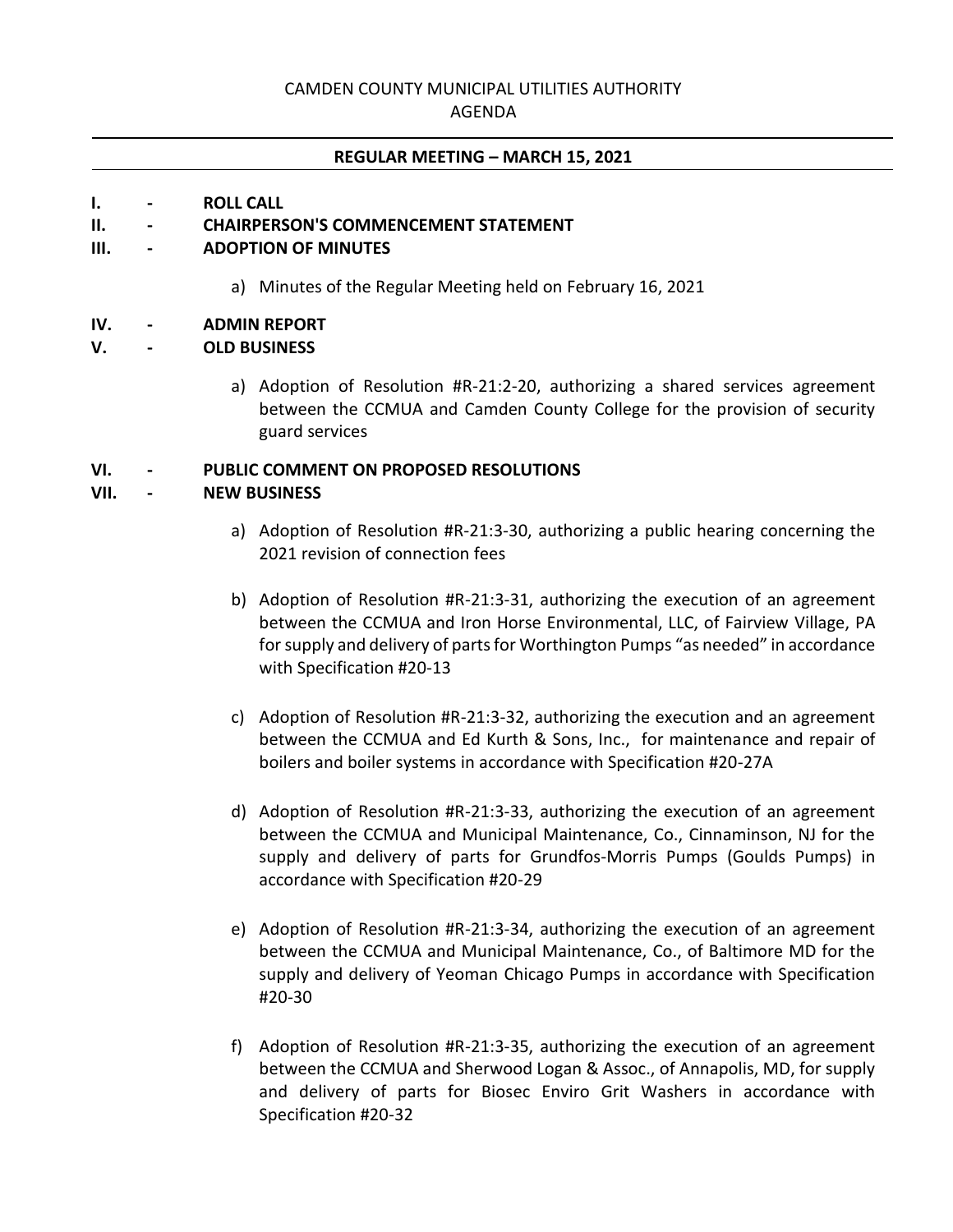- g) Adoption of Resolution #R-21:3-36, authorizing the execution of an agreement between the CCMUA and J. Fletcher Creamer & Son, of Hackensack, NJ for emergency/urgent repair services in accordance with Specification #21-01
- h) Adoption of Resolution #R-21:3-37, authorizing rejection of bids received for Specification #21-02, supply and delivery of parts for Infilco Degremont "Climber Screen" Mechanical Bar Screens, Model IIS and authorize re-advertisement of bids
- i) Adoption of Resolution #R-21:3-38, authorizing rejection of all bids received for Specification #21-03, parts and service for miscellaneous conveyors and authorize re-advertisement of bids
- j) Adoption of Resolution #R-21:3-39, authorizing the execution of an agreement between the CCMUA and Edwin Elliott & Co., of LaFayette Hill, PA for supply and delivery of Rotork Electric Actuators and Pacscan Controllers in accordance with Specification #21-04
- k) Adoption of Resolution #R-21:3-40, authorizing the execution of an agreement between the CCMUA and Kershner Environmental Technologies, of Philadelphia, PA for repair of Philadelphia Mixers located at the Delaware #1 WPCF in accordance with Specification #21-05
- l) Adoption of Resolution #R-21:3-41, authorizing the execution of an agreement between JCI Jones Chemicals, of Sarasota, FL for supply and delivery of sodium hypochlorite solution in accordance with Specification #21-06
- m) Adoption of Resolution #R-21:3-42, amending and/or adopting various personnel policies
- n) Adoption of Resolution #R-21:3-43, authorizing award of a contract with Brown & Connery, LLP for General Counsel and Solicitor Services
- o) Adoption of Resolution #R-21:3-44, authorizing rejection of proposals received for RFP #2021-06, annual financial advisor services
- p) Adoption of Resolution #R-21:3-45, authorizing award of a contract for annual engineering services needed for optimization of the Delaware No. 1 WPCF's Odor Control Performance
- q) Adoption of Resolution #R-21:33-46, authorizing payment to Cooper's Ferry Partnership for Board Participation
- r) Adoption of Resolution #R-21:3-47, authorizing change order #1 to the contact with JPC Group, Inc., for North Camden Green Infrastructure Projects, Contract #718